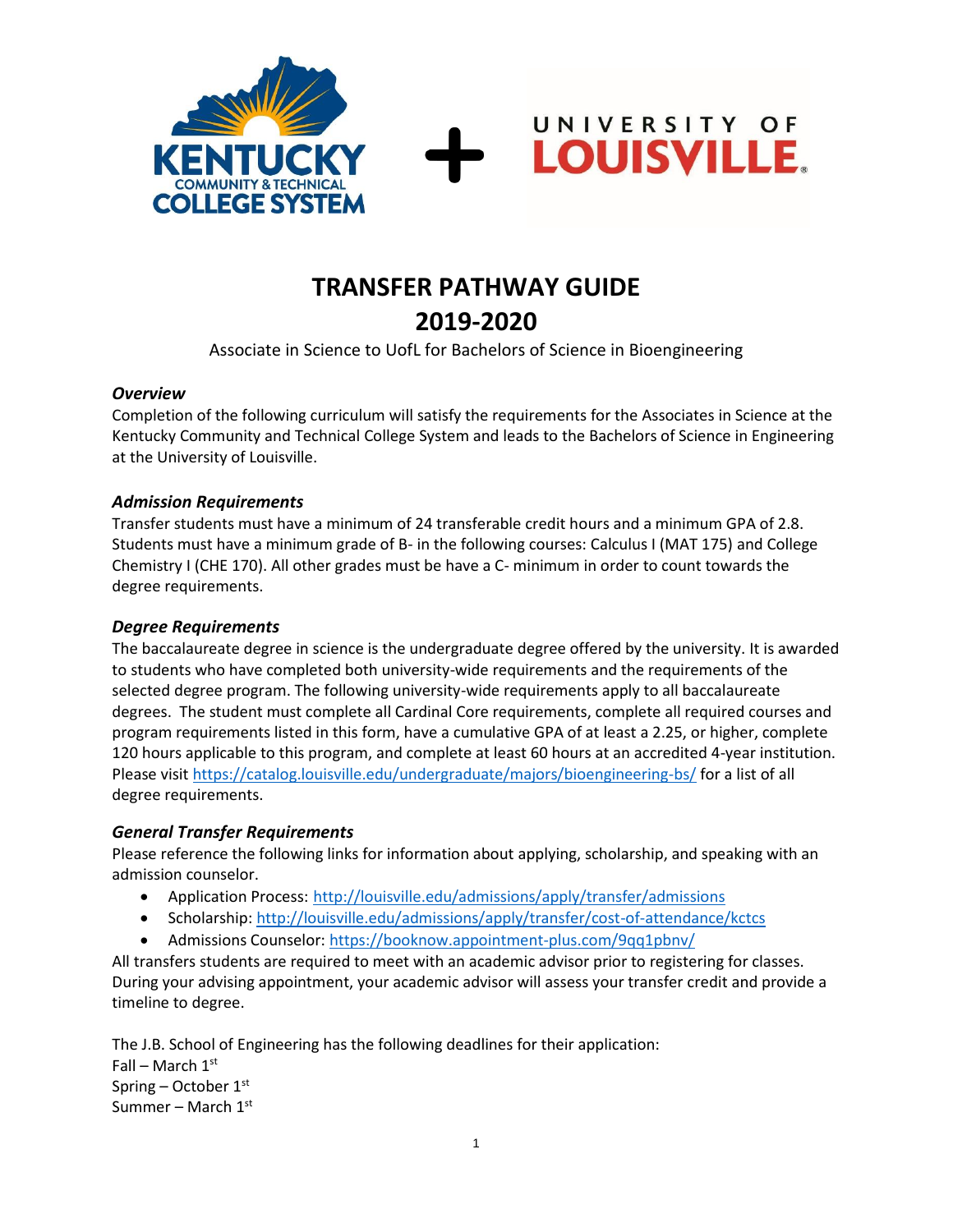## **KCTCS Associate in Science TO the University of Louisville Bachelor of Science in Bioengineering CHECKLIST**

#### **Kentucky Community and Technical College System**

| <b>KCTCS</b>   | <b>Course or Category</b>                      | <b>Credits</b> | <b>UofL</b>     | <b>Completed</b> |
|----------------|------------------------------------------------|----------------|-----------------|------------------|
| <b>Course</b>  |                                                |                | <b>Course</b>   |                  |
| <b>ENG 101</b> | Writing 1                                      | 3              | <b>ENGL 101</b> |                  |
| <b>ENG 102</b> | Writing II                                     | 3              | <b>ENGL 102</b> |                  |
| <b>COM 181</b> | <b>Oral Communications</b>                     | 3              | <b>COMM 111</b> |                  |
| TBS XXX        | Social & Behavioral Science*                   | 3              | <b>SBS XXX</b>  |                  |
| TBS XXX        | Social & Behavioral Science*                   | 3              | <b>SBS XXX</b>  |                  |
| HIS XXX        | Heritage*- recommend HIS 101, 102, 108 or      | 3              | <b>HIST XXX</b> |                  |
|                | 109                                            |                |                 |                  |
| TBS XXX        | Arts & Humanities*                             | 3              | A/H XXX         |                  |
| <b>PHY</b>     | General University Physics I & lab             | 5              | <b>PHYS</b>     |                  |
| 231/241        |                                                |                | 298/295         |                  |
| <b>CHE</b>     | General College Chemistry I & lab              | 5              | <b>CHEM</b>     |                  |
| 170/175        |                                                |                | 201/207         |                  |
| <b>MAT 175</b> | Calculus I **                                  | 5              | <b>ENGR 101</b> |                  |
| <b>MAT 185</b> | Calculus II                                    | 5              | <b>ENGR 102</b> |                  |
|                | <b>Subtotal General Education Core Courses</b> | 41             |                 |                  |

#### **Category 1: KCTCS General Education Core Requirements (33 hours)**

\*One of these courses must be selected from the KCTCS identified Cultural Studies course list, indicate by placing (CS) next to the course name in Category 1 or 2 table.

\*\* Students who do not test into MAT 175 must complete MAT 150 **AND** MAT 155 before being able to take MAT 175. Students may also complete MAT 171 according to placement.

#### **Category 2: KCTCS Associate in Science Requirements (6 hours)**

| <b>KCTCS</b><br><b>Course</b> | <b>Course or Category</b>                 | <b>Credits</b> | UofL<br>Course             | <b>Completed</b> |
|-------------------------------|-------------------------------------------|----------------|----------------------------|------------------|
| <b>CHE</b><br>180/185         | General College Chemistry II & lab        |                | <b>CHEM</b><br>202/208/209 |                  |
| <b>MAT 275</b>                | Calculus III                              | 4              | <b>ENGR 201</b>            |                  |
|                               | <b>Subtotal AA/AS Requirement Courses</b> | 9              |                            |                  |

#### **Category 3: KCTCS Electives (21 hours)**

| <b>KCTCS</b><br><b>Course</b> | <b>Course or Category</b>           | <b>Credits</b> | UofL<br>Course  | <b>Completed</b> |
|-------------------------------|-------------------------------------|----------------|-----------------|------------------|
| <b>CIT 105</b>                | Digital Literacy or IC3 test out    | $0 - 3$        | Elective XXX    |                  |
| <b>FYE 105</b>                | First-Year Experience               | 3              | <b>GEN 100</b>  |                  |
| <b>MAT 285</b>                | <b>Differential Equations</b>       |                | <b>ENGR 205</b> |                  |
| <b>PHY 232</b>                | <b>General Physics II</b>           | 4              | <b>PHYS 299</b> |                  |
|                               | <b>Subtotal Elective Courses</b>    | $10-13$        |                 |                  |
|                               | <b>TOTAL Associate Degree Hours</b> | 60-63          |                 |                  |